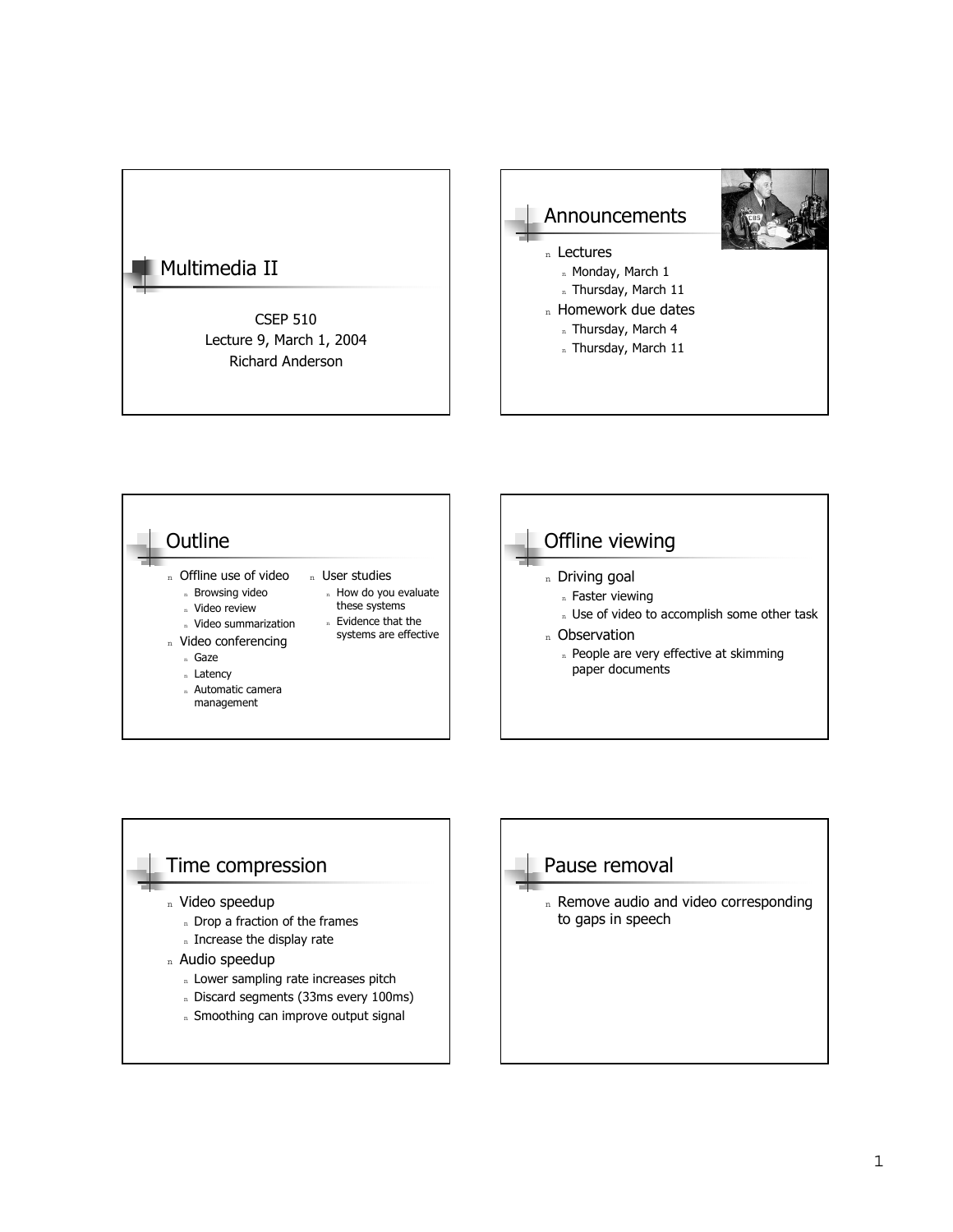







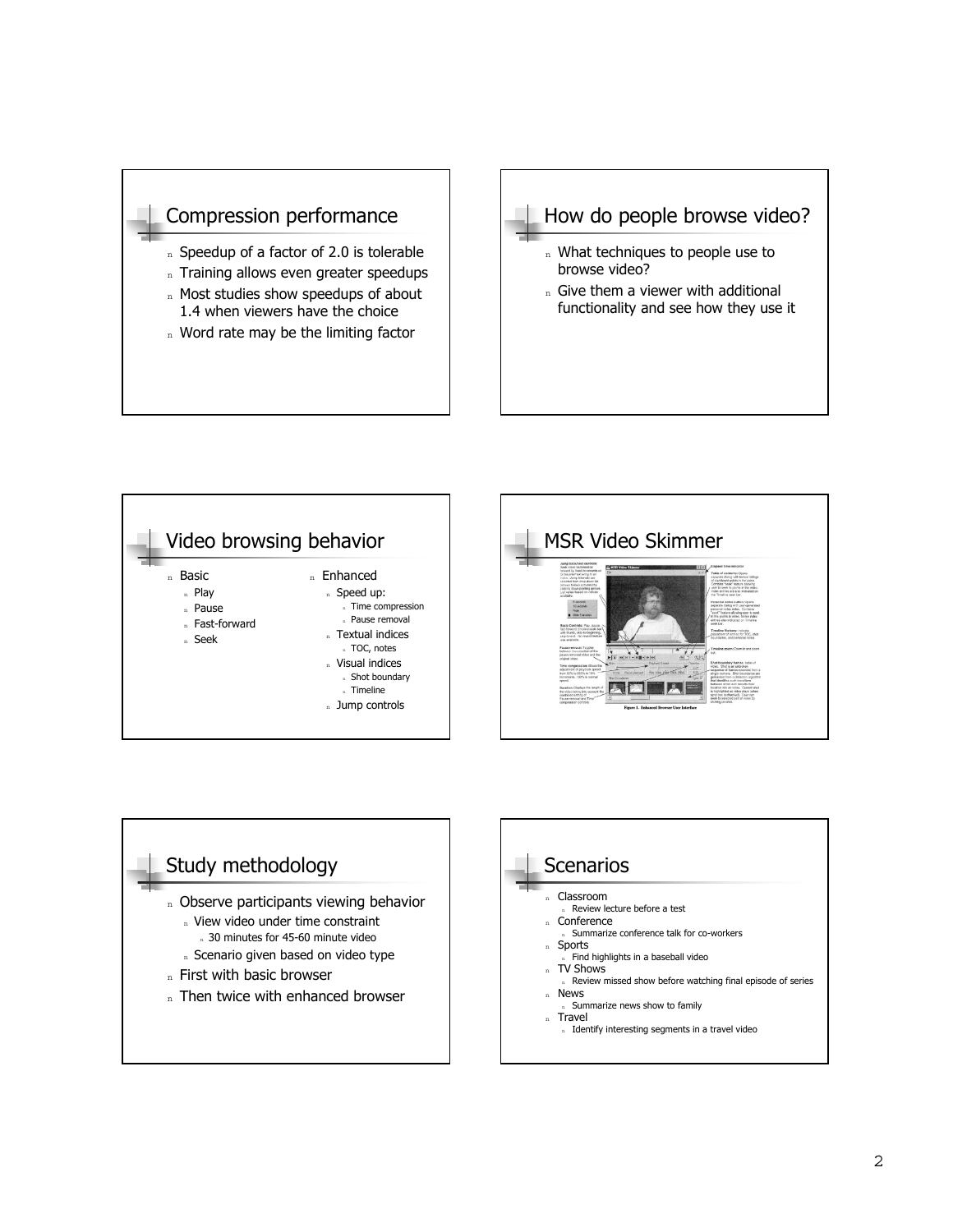#### **Results**

- n 5 viewers per scenario
- n Survey to rank features
- n Measure number of operations used
- n Determine percentage of videos watched



# Homework assignment n Browse a group of videos n Write outlines n Vary time available for videos n You will need a partner for this assignment (but will be able to work by email)



# Information Channels <sup>n</sup> Audio <sup>n</sup> Video n User Actions n End user actions <sup>n</sup> Slide content

#### Summary goals <sup>n</sup> Conciseness n Segments as short as possible n Coverage n All key points covered <sup>n</sup> Context n Prior segments should establish proper context <sup>n</sup> Coherence n Segments should flow together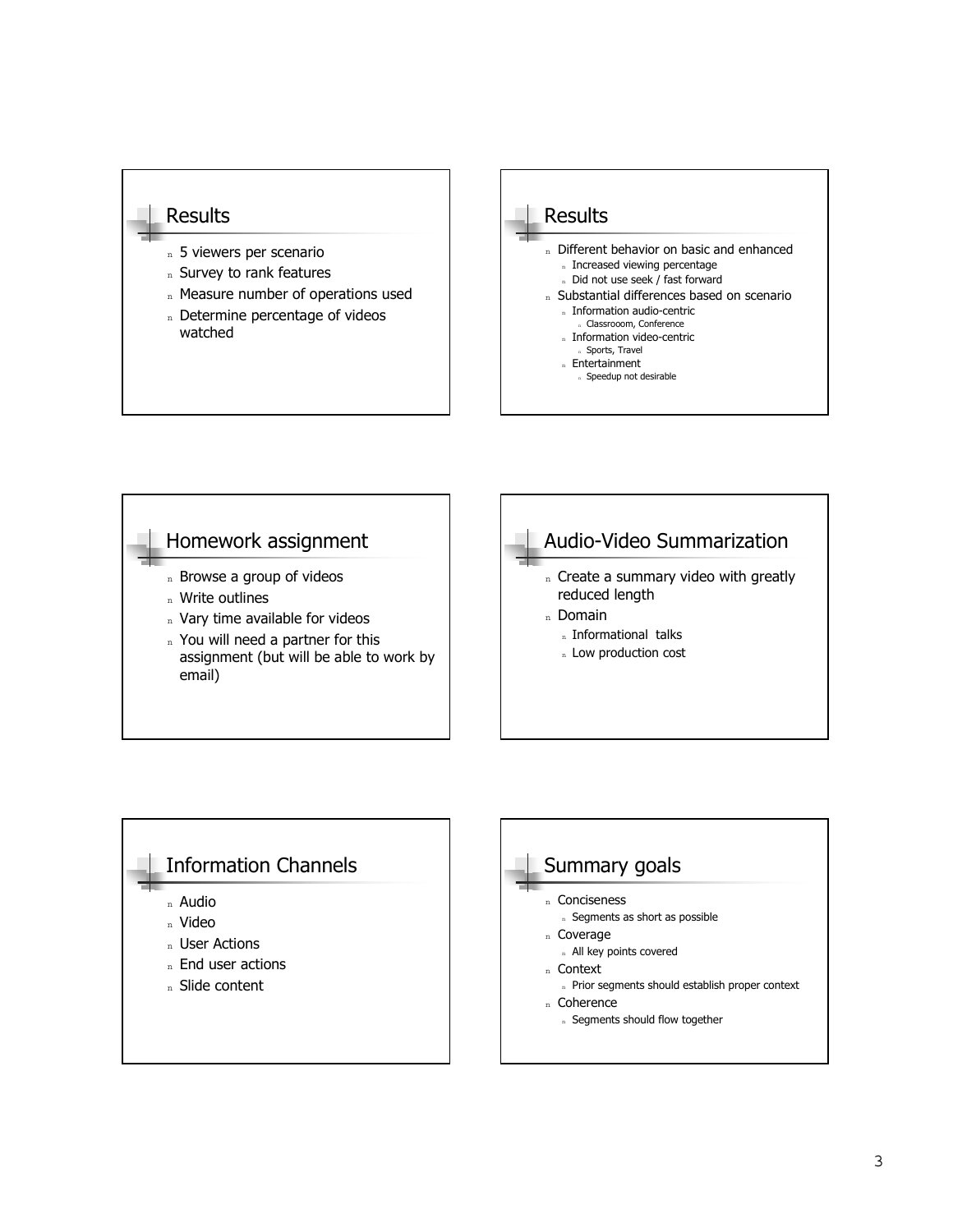### Algorithms

- n Given an a video of length t, find a collection of segments  $S = \{s_1,...,s_k\}$  such that the total length of S is  $t'$  and S is a good summary
- n Slide Transition based
- <sup>n</sup> Pitch based
- n Use based (combined with slide and pitch)
- n Manual (Author based)

### Author based

- n Author given a text transcript
- n Author marked summary segments with a pen
- n Author also generated a set of quiz questions for later evaluation





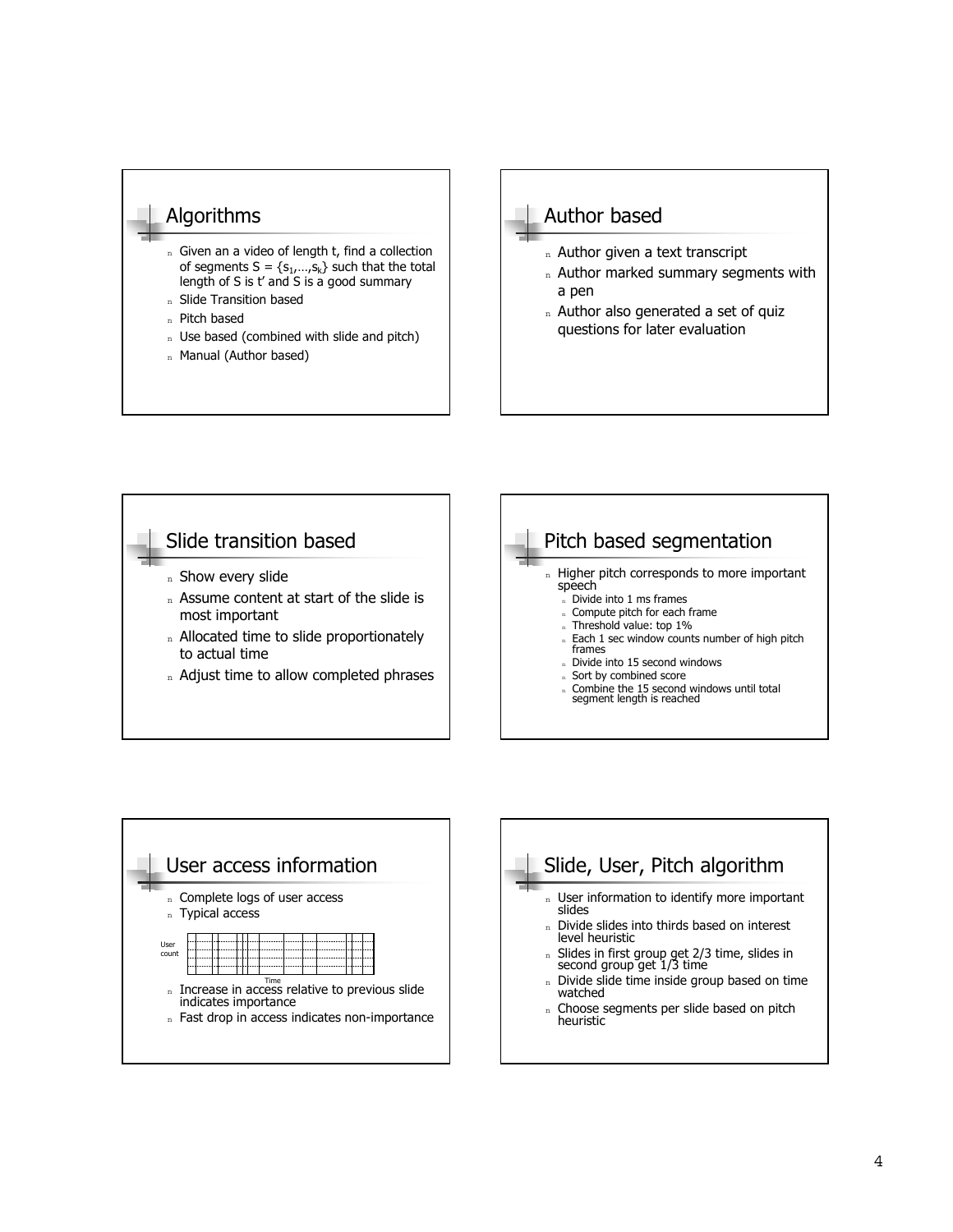







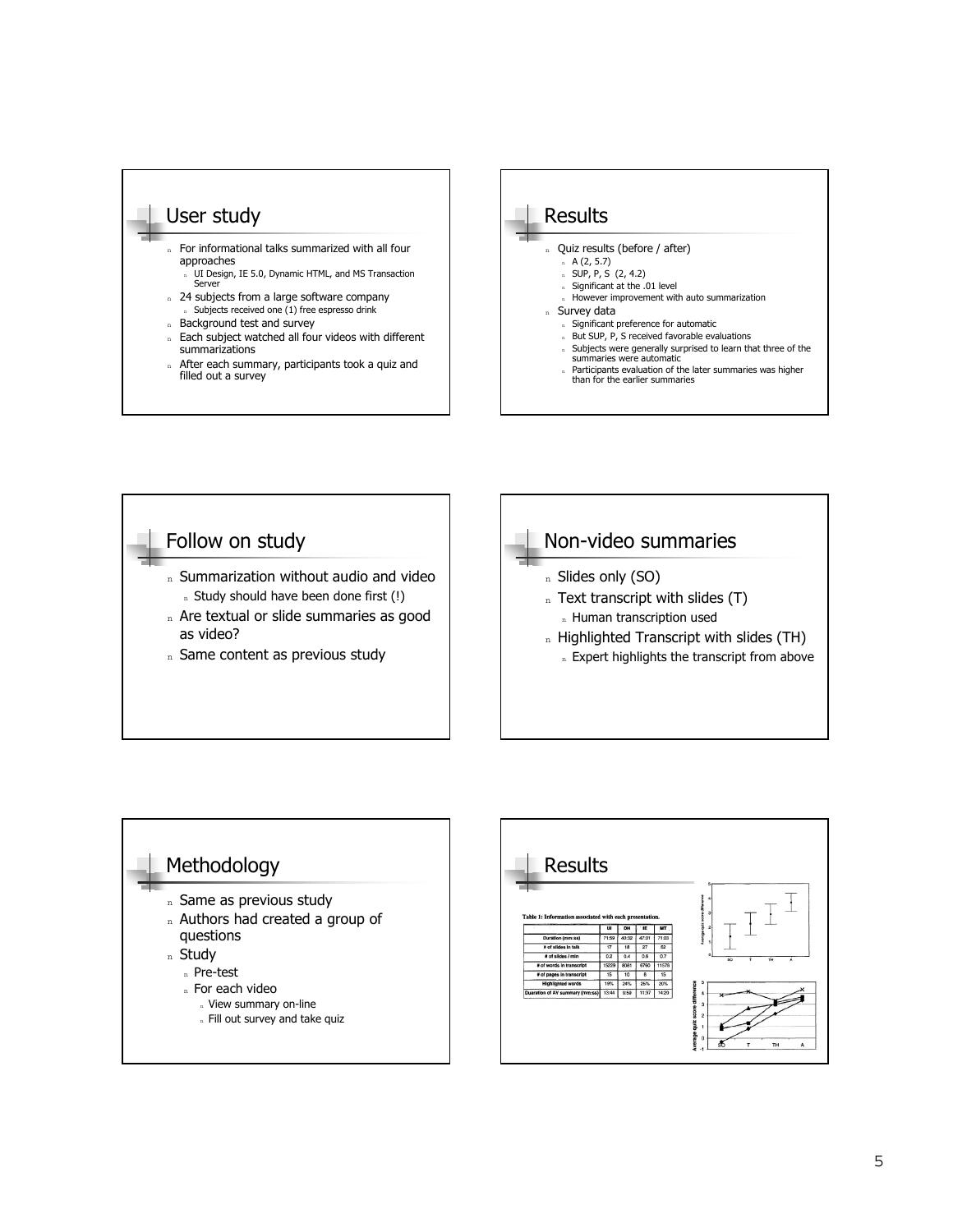|                  |     | Survey results |                    |           |         |          |
|------------------|-----|----------------|--------------------|-----------|---------|----------|
|                  |     |                |                    |           |         |          |
|                  |     |                |                    |           |         |          |
|                  |     | Synopsis       | Key.<br>points (%) | Skip talk | Concise | Coherent |
| Old<br>Study     | SPU | 4.92           | 64.17              | 3.54      | 4.63    | 3.58     |
|                  | p   | 4.83           | 62.50              | 3.04      | 4.13    | 3.46     |
|                  | s   | 4.33           | 56.25              | 3.21      | 4.08    | 3.57     |
|                  | A   | 5.00           | 76.25              | 4.96      | 5.63    | 5.33     |
| Current<br>Study | A   | 4.96           | 68.91              | 4.41      | 5.13    | 4.13     |
|                  | TH  | 4.70           | 64.13              | 4.52      | 4.52    | 4.35     |
|                  | T   | 3.58           | 61.67              | 3.83      | 3.50    | 4.17     |
|                  | SO. | 3.13           | 41.25              | 1.96      | 2.92    | 2.63     |







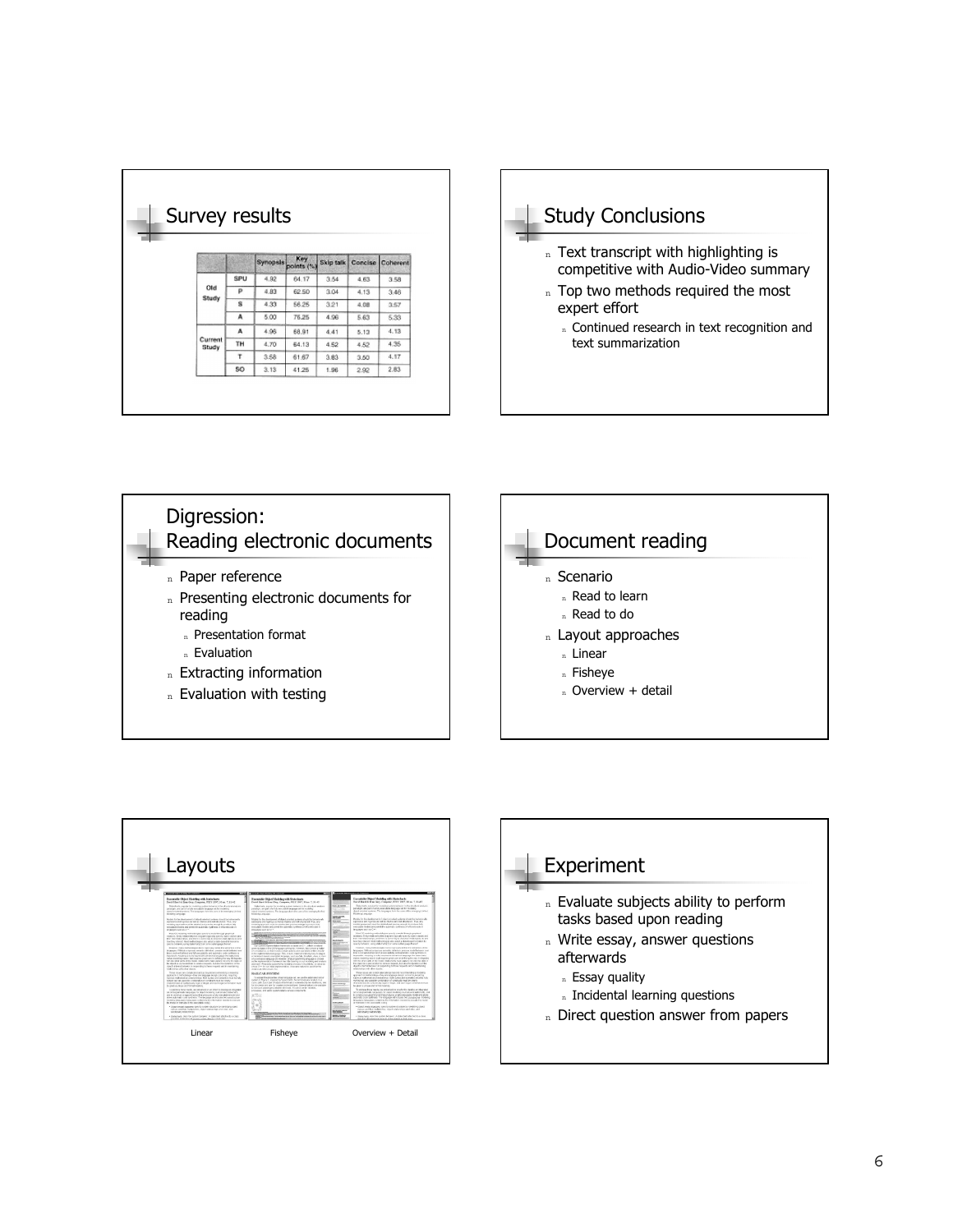







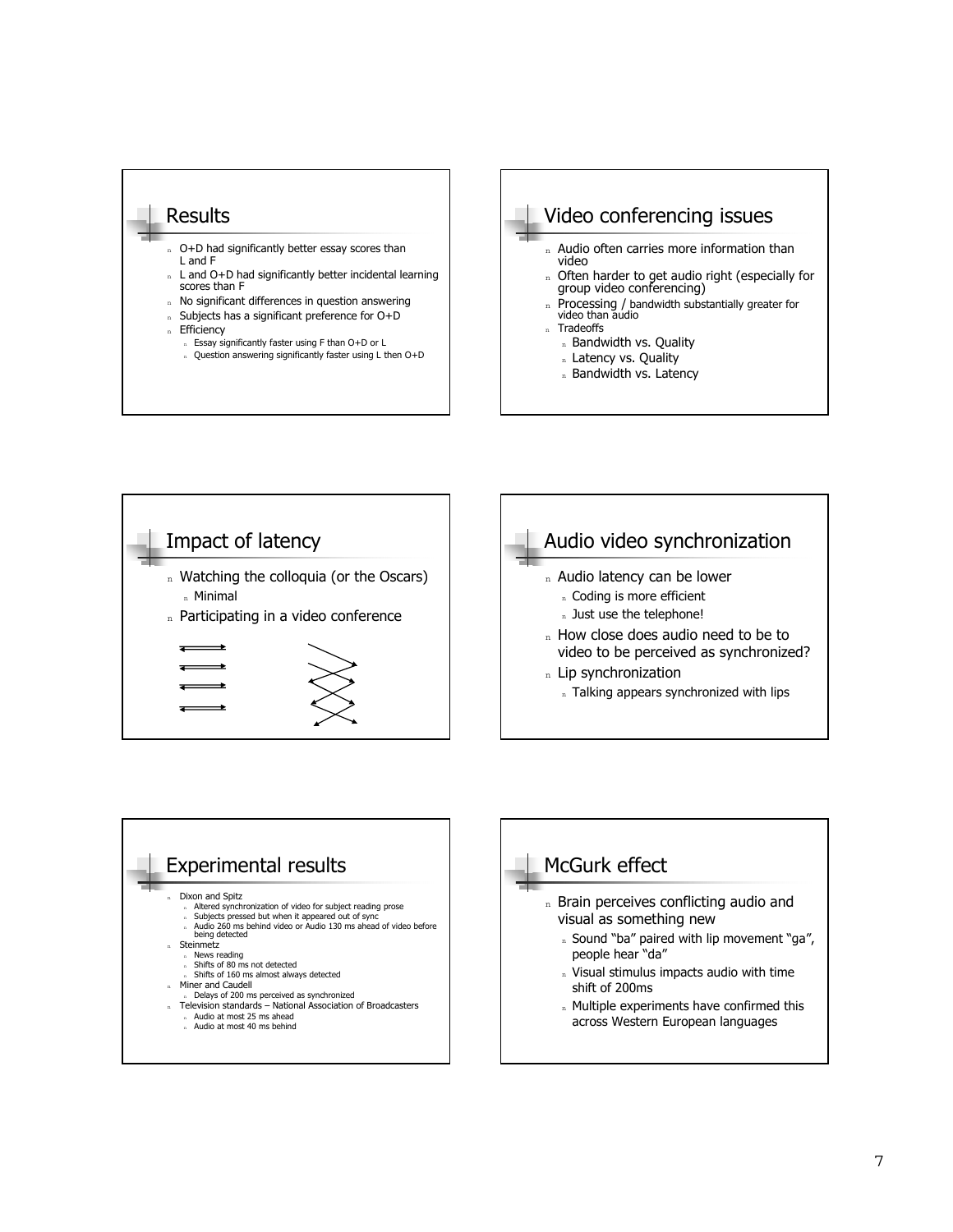

- <sup>n</sup> Koenig: Understanding of filtered speech impaired with delay of 240ms
- <sup>n</sup> Campbell: Audio masked with white noise. Subjects asked to repeat words. Delay of 400ms (and higher) had significant impact.
- <sup>n</sup> Pandey. Audio masked with multi-talker babble. Delay up to 120 ms comparable to in-sync. Over 120 ms was worse.
- n Knoche. Subjects given four syllable nonsense words masked with white noise. Accuracy decreased sharply at 120 ms.







#### Gaze

- n Vast psychological literature on Gaze
- n Gaze important both for direct cues and social value
- $n$  Many speculate that the "gaze problem" is a major factor in video conferencing having limited success

# Gaze asymmetry n Look at audience vs. look into camera n Room setup is the problem in PMP n Camera placement is critical for desktop video conferencing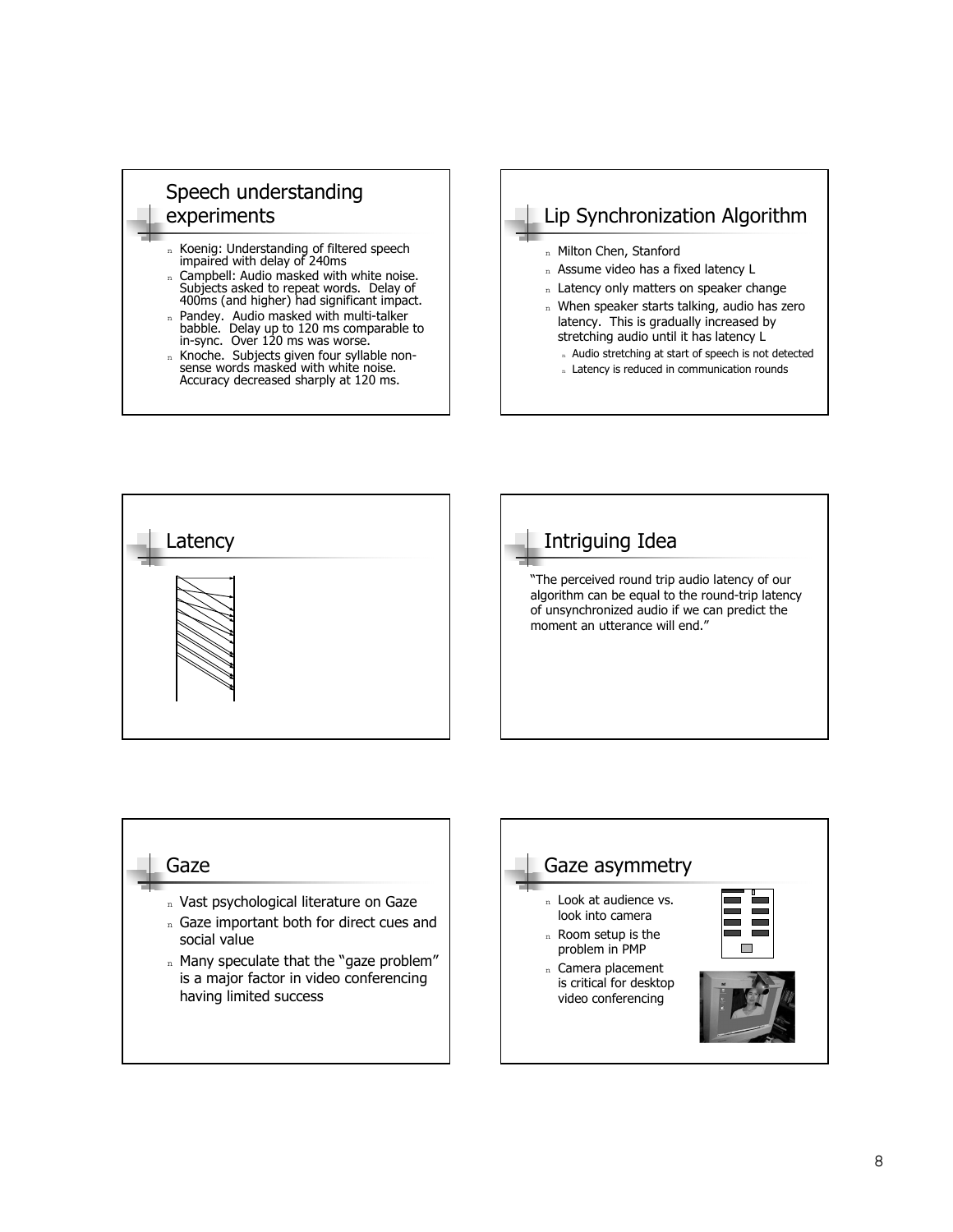

- video conference
	- n Supporting both look at, and look away

### Automatic camera management

- n Instructor walks into the room
- n Instructor presses the start button n Audio, video, recording all start at once
- n Instructor delivers lecture
- n Instructor presses the stop button
- n Audio, video ends, automatic export of archived material



### Tracking technologies

- <sup>n</sup> Sensor based
- <sup>n</sup> Accurate but obtrusive
- n Vision based
	- n Less accurate and can be fooled
- n Microphone arrays for locating audience members who are speaking

### Video production rules

- n Basic goal
	- n Automatically produce video that conveys lecture information and is interesting to watch
	- n Produce a video that looks like it was done by a human
	- n Pass the Turing test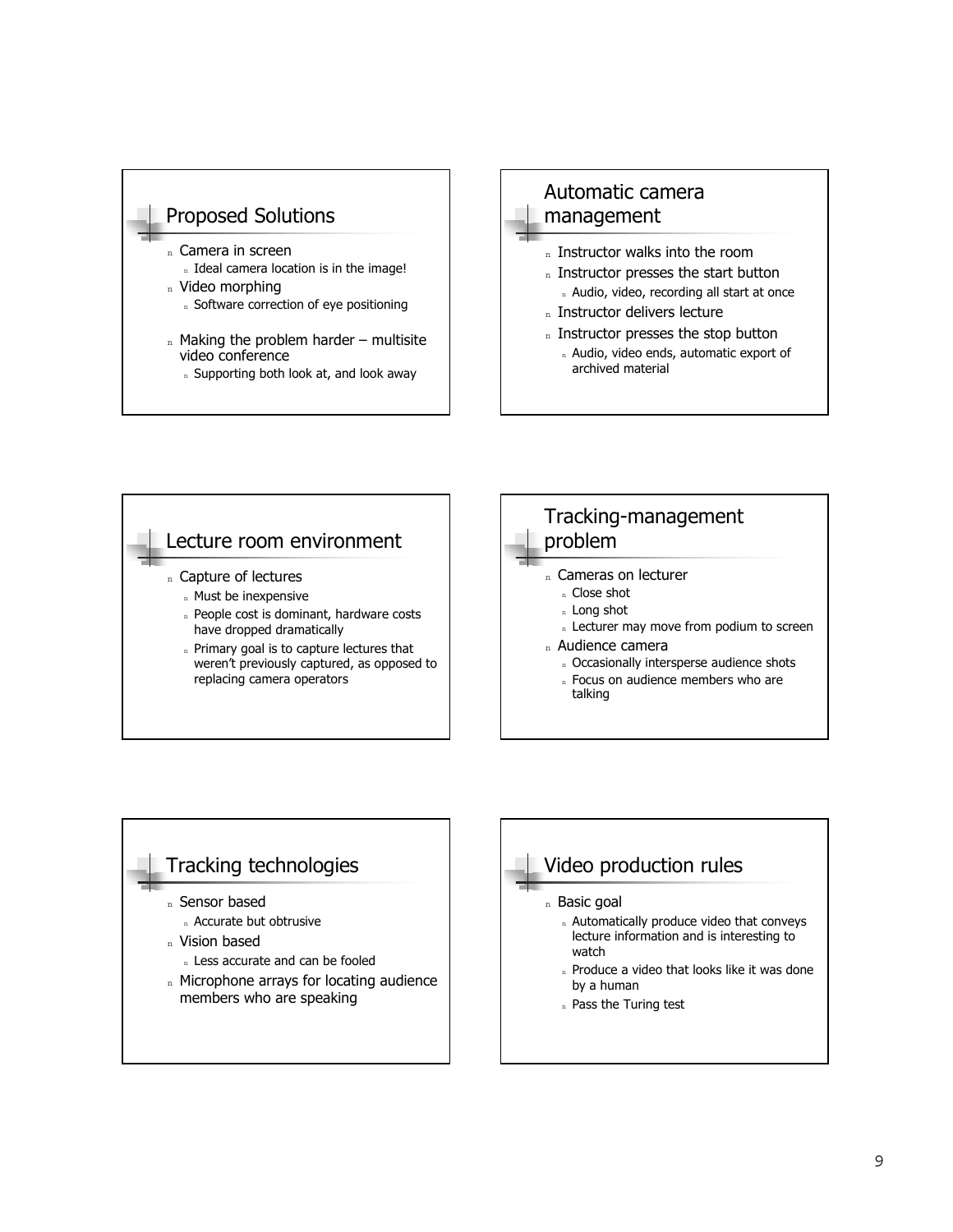



n Revert to general position when no one in audience is speaking